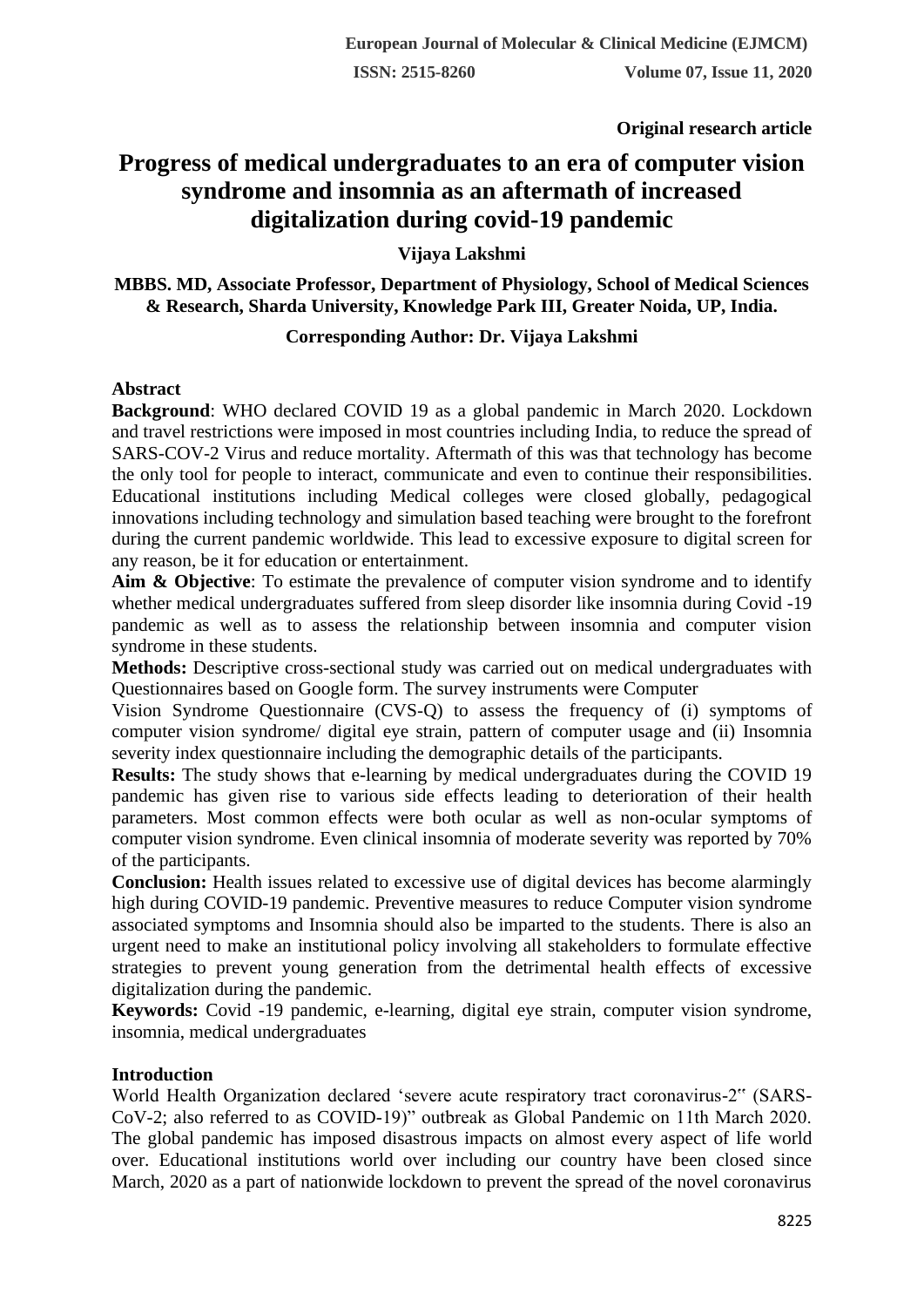disease (COVID-19). The outbreak has changed the teaching learning methodologies across the world. The traditional teaching methods have been converted to digital device‑assisted online classes.<sup>1</sup> e-learning has emerged as a saviour for current teaching and learning in schools, colleges and universities in almost all parts of the world.

The nationwide lockdown and "stay at home" orders imposed in response to the COVID-19 pandemic has made everyone to work from home. Consequently, everyone has been forced to spend their leisure time with screens. Technology has become the only tool for people to interact, communicate and continue their responsibilities. The human interaction has become virtual in the form of online meetings, audio, video conferencing, recreational activities like online gaming, blogging, social networking resulting in rapid upsurge in increased digitalization in every aspect of human life. Due to this pandemic, the students including medical undergraduates are forced to attend online lectures and study through digital devices as they have no more access to college or library. This has created an enormous spike in exposure time to mobile and other screens.<sup>2</sup> Different educational platforms like Google classroom, Zoom, Microsoft teams, etc are now being used by various educational institutions around the globe. Without any specific guidelines, it is now a usual routine for the medical undergraduates to spend most of the time  $(8-12 \text{ h})$  per day) attending e-classes, gaming or having pleasure time in front of a computer or mobile screens.

Due to rapid increase in digitalization during the current pandemic, increase in time spent in front of video display terminals including desktops, computers, laptops, smart phones, television and e-readers has been observed. Increased use of video display terminals (VDTs) predisposes to variety of health problems restricted not only to visual problems but also include various musculoskeletal problems, collectively known as digital eye strain (DES) or computer vision syndrome  $(CVS)$ .<sup>3</sup> Under such unanticipated circumstances digital eye strain/ computer vision syndrome may turn up as an emerging public health issue which can be responsible for substantial health problems. This may not only increase daytime stress, anxiety and depression levels, but also disrupt sleep. The main symptoms of CVS are eyestrain, headache, dry eyes sensation, blurred vision, tearing, burning of eyes, watering of eyes, photo phobia, red eyes, burning, itching, neck and shoulder pain, and contact lens troubles.4,5 These devices cause harm by emitting short high energy waves that can penetrate eyes and can eventually contribute to photochemical damage to the retinal cells, making an individual vulnerable to a variety of eye problems ranging from dry eye to age-related macular degeneration.<sup>3</sup>

According to Sheppard et al, the prevalence of computer vision syndrome also known as digital eye strain in the community ranges from 22.3% to 39.8%.<sup>6</sup>

The prolonged measures of social confinement and isolation during COVID-19 pandemic is causing psychosocial problems as well as sleep disorders in all age group.

The circadian rhythm keeps us awake during the day and makes us sleepy at night. Light exposure affects melatonin release, a hormone which plays key role in inducing sleepiness. Bright light exposure during the day is said to increase melatonin release during night.

A study conducted in Italy reported that younger adults went to bed later and got up later during the peak of the pandemic, most likely contributing to a phase-delay type of insomnia.<sup>7</sup>

Thus it can be said that the above factors add up to a perfect recipe for insomnia and other sleep problems. When individual's body produces more of stress hormone cortisol it can keep body aroused, mind turning, and lead to fragmented sleep and insomnia. The blue light emitted by phone, tablet, computer, or TV disrupts the body's production of melatonin at night, a hormone that helps regulate the sleep-wake cycle.

Therefore it becomes imperative to assess the effect of computer vision syndrome on various aspects of sleep especially insomnia in medical undergraduates during the pandemic.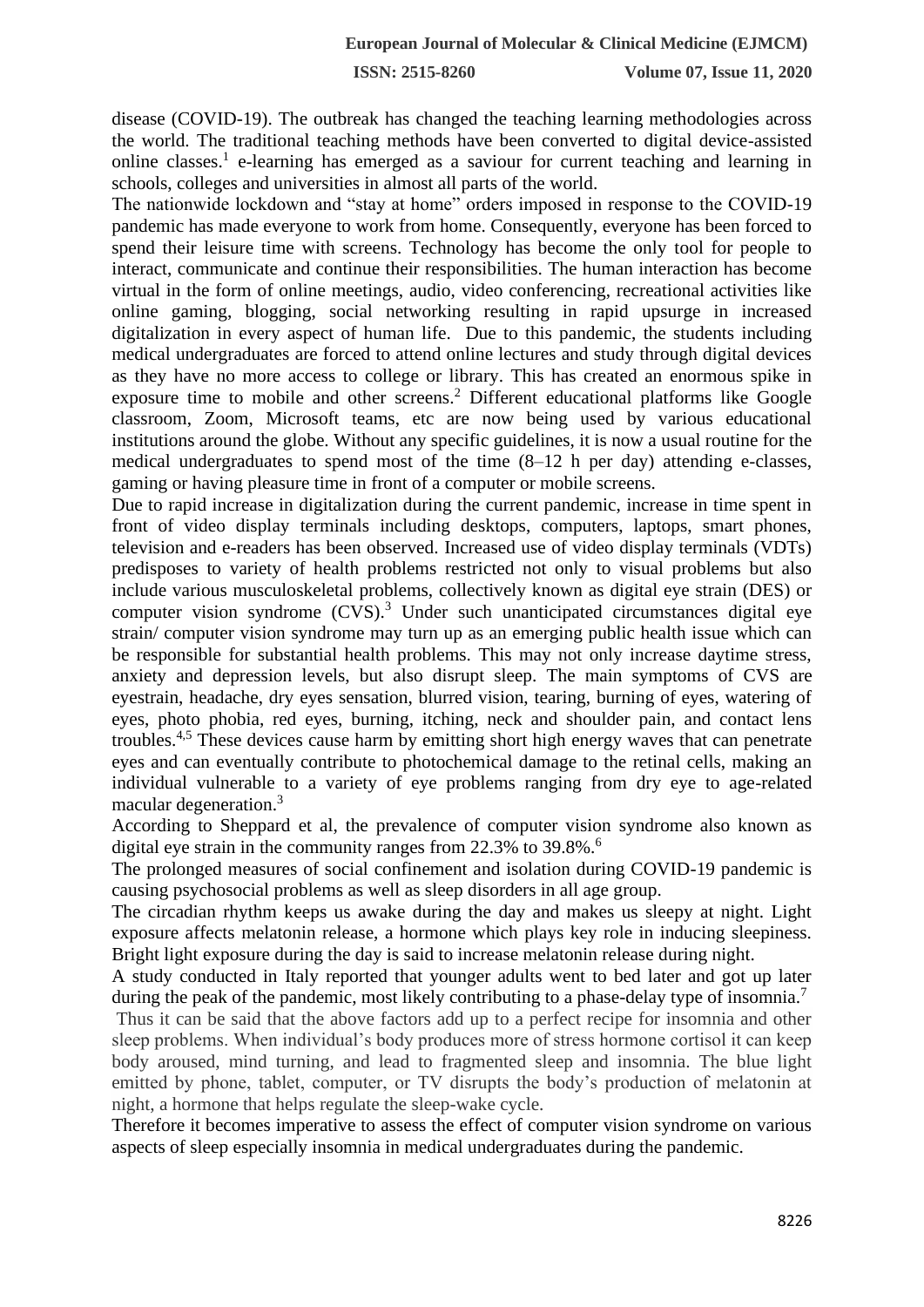#### **Aim & Objective**

 $\triangleright$  To estimate the prevalence of computer vision syndrome among medical undergraduates taking online classes.

 $\triangleright$  To identify whether medical undergraduates suffered from sleep disorder like insomnia during Covid -19 pandemic.

 $\triangleright$  To assess the relationship between insomnia and computer vision syndrome in these students.

#### **Material and methods**

This study was a cross sectional study carried out in a Medical Institute in North India in November 2020. Since the students were subjected to observe social distancing as all educational institutes were temporarily closed and routine educational activities were in the form of online mode, the data was collected using online questionnaire on google form which was shared electronically with them.

Before filling the form, students were given brief description about the purpose of study, its objectives and brief instructions to fill the questionnaire. Students were allowed to proceed only if they agreed to participate in the survey. They were permitted to withdraw themselves at any stage if they were not willing to proceed. Students were assured of maintaining anonymity and confidentiality of their data. A pilot study was conducted among 10 undergraduate students before validating the final questionnaire.

#### **Inclusion criteria**

All the participants included in the study were normal healthy medical undergraduates of age ranging from 18 to 21 years and using various digital devices.

#### **Exclusion criteria**

Individuals suffering from congenital eye problems, any pre-existing medical or eye problems, using eye medicines and those who had undergone any kind of eye surgery were excluded from the study. Known case of dry eye, contact lens users, migraine, neurological ailments, and cervical spondylitis were also excluded from the study.

Prevalidated questionnaire by Segui et  $al<sup>8</sup>$  was used to assess the level of computer vision syndrome symptoms. The questionnaire included (i) demography details, (ii) spectacles use, (iii) computer use, (iv) symptoms of computer vision syndrome, (v) any measures practiced to prevent eye problems, (vi) use of radiation filter, and (vii) lighting in the room.

Insomnia was assessed using the Insomnia Severity Index (ISI) questionnaire. *Insomnia Severity Index (ISI)* is a brief self-administered seven-item questionnaire that assesses perception of both nocturnal and diurnal symptoms of insomnia.<sup>9</sup> The seven items enquire about night-time sleep as well as daytime functioning and quality of sleep. Each item is scored on a five-point Likert scale with scores ranging between 0 and 28. 0–7 a prior threshold indicating no clinically significant insomnia, 8–14 indicating subthreshold insomnia, 15–21 indicating clinical insomnia with moderate severity, and 22–28 indicating clinical insomnia with severe severity.<sup>10</sup>

## **Statistical Technique Used:**

The filled questionnaire was collected. Data was tabulated in an excel sheet. Compilation of the data was done on Microsoft Excel. Statistical analysis done by SPSS, Microsoft Excel.

## **Result**

This study included 150 medical undergraduates from a medical college in North India (70 females and 80males) in the age group of 18-21years.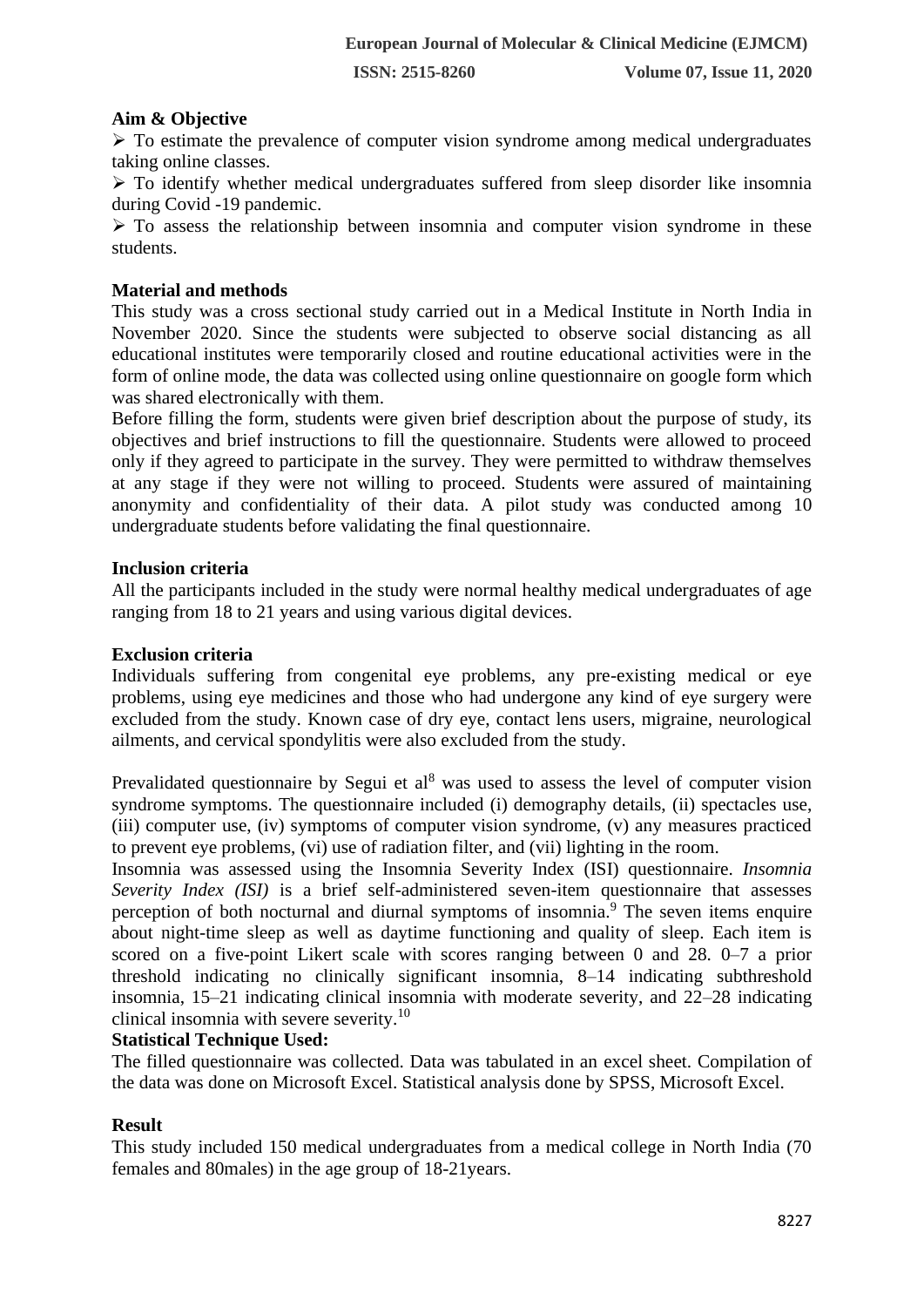| Demography                                        | Number $(\%)$        |
|---------------------------------------------------|----------------------|
| Mean age                                          | $19 + 2.4$ yrs       |
| Male:Female                                       | 80 males: 70 females |
| Duration of digital devise usage (pre- COVID era) |                      |
| $<$ 5 h                                           | 132 (88%)            |
| >5 h                                              | 18 (12%)             |
| Duration of digital device usage (COVID era)      |                      |
| $<$ 5 h                                           | 30 (20%)             |
| >5 h                                              | 120 (80%)            |
| Online classes attended                           | 150 (100%)           |
| Duration of online class                          |                      |
| $<$ 1 h/day                                       | $0(0\%)$             |
| $1-2 h/day$                                       | 10(6%)               |
| $>2$ h/day                                        | 140 (94%)            |
| Use of television                                 |                      |
| Not watching                                      | 12 (8%)              |
| <1 h                                              | 55 (36%)             |
| $1-2 h/day$                                       | 79 (53%)             |
| $>2$ h/day                                        | 4(3%)                |
| Use of smart phone for playing games              |                      |
| Not using                                         | 3(2%)                |
| <1 h                                              | 56 (37%)             |
| $1-2 h/day$                                       | 84 (56%)             |
| $>2$ h/day                                        | 7(5%)                |
| Distance of digital device from eyes during       |                      |
| online classes                                    |                      |
| $<$ 18 inches                                     | 49 (33%)             |
| $>18$ inches                                      | 101 (67%)            |
|                                                   |                      |

**Table 1: Demographic characteristics and details of digital device usage**



**Figure 1: Shows the percentage of students using different digital devices. Smart phone being the most common device and desktop the least.**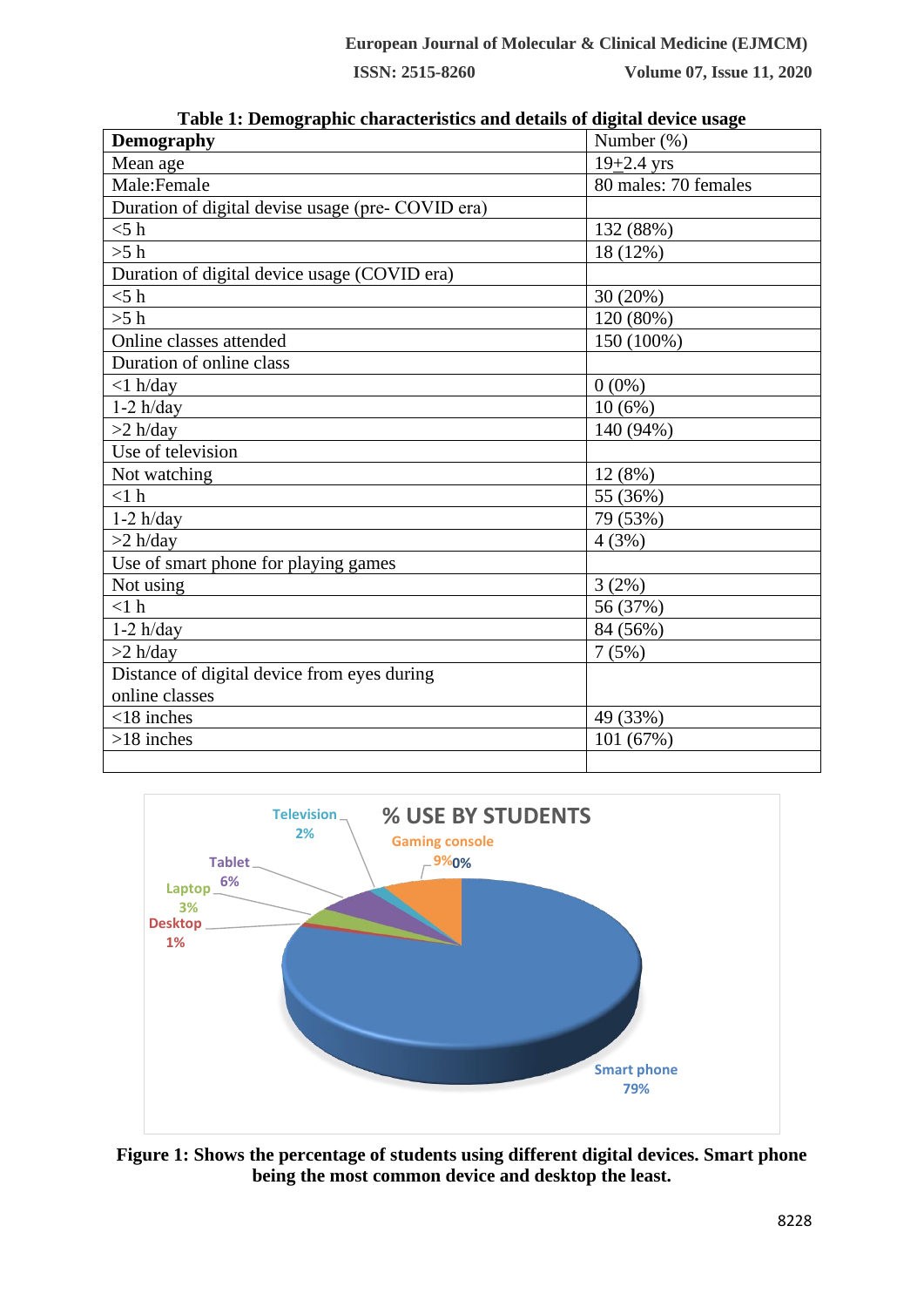

**Figure 2: Shows various computer vision syndrome symptoms seen in the medical undergraduates.**

Most common ocular complaint reported was eye fatigue followed by eye irritation and headache. Neck/ shoulder pain was the most common non-ocular complain among these students.

|                            | Duration (pre- COVID era) | Duration (COVID era) |
|----------------------------|---------------------------|----------------------|
| Mean                       | 2.833333333               | 9.926666667          |
| Variance                   | 2.502237136               | 19.31673378          |
| <b>Observations</b>        | 150                       | 150                  |
| <b>Pearson Correlation</b> | 0.568749227               |                      |
| $P(T \le t)$ one-tail      | 7.95814E-52               |                      |

**Table 2: t-Test: Paired Two Sample for Means for duration of digital device used during pre COVID & COVID era**

The study shows increase in the mean duration of digital device usage from 2.8hours during pre- COVID era to 9.9hours during COVID time. The increased prevalence of Computer vision syndrome in the current study is probably due to the increased visual demand of digital device use by the subjects because of the online classes in this COVID era while following the government protocol of lockdown and social distancing. Taking breaks in between the use of computer (68.8%) was the most common preventive measure taken for relief of symptoms of CVS; the mean duration of time taken was 15 minutes (range  $5 - 60$  minutes). However, there was no statistically significant association between taking breaks during the use of computer and relief of symptoms.

Looking at distant objects in-between the screen exposure, eye massage and use of eye drops were found to be useful in reducing the CVS symptoms.

Majority of students (70%) were not using any radiation reducing filter on the monitor. Though the use of this filter did not help the students in reducing the symptoms of CVS.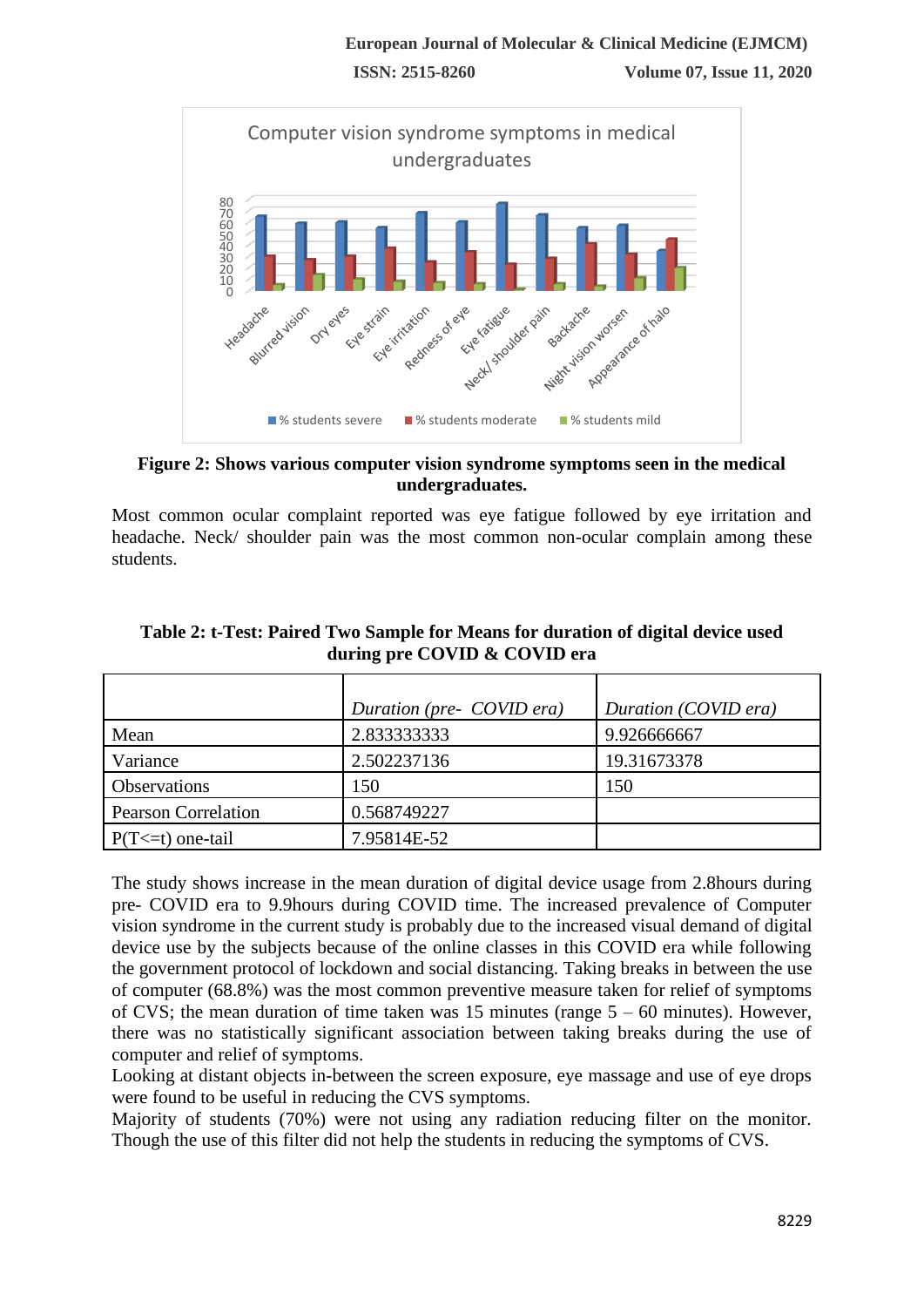

**Figure 3: Insomnia severity index in medical undergraduates. 70% students having clinical insomnia of moderate severity.**

## **Discussion**

Educational institutions world-over including our country have been closed since March, 2020 to halt the spread of the novel coronavirus (COVID-19) disease. Since there is no immediate solution to stop the spread of the COVID pandemic, the closure of schools and colleges has affected the teaching learning in all age groups. This outbreak has changed the traditional teaching method to digital device‑assisted online classes. The new e‑learning system requires an extra time of sitting in front of a digital device. In the current study, the most common digital device used by the medical undergraduates was smartphone and desktop being the least common device used for online classes. Television was one of the main source of entertainment after being confined to home during the pandemic.

Spending long hours in front of these devices can lead to many ocular problems in all age groups. The high visual requirements and visual attention makes any computer/ digital screen user susceptible to develop Computer vision syndrome  $(CVS)$  or Digital eye strain  $(DES).<sup>11</sup>$ Loh K et al  $<sup>4</sup>$  stated that the pathophysiological mechanisms of CVS can be: extra ocular</sup> mechanism, accommodative mechanism and ocular surface mechanism.

The four categories of symptoms of computer vision syndrome are: i) asthenopic – sore eyes, eye strain, (ii) ocular surface related- dry eye, irritation, watering, (iii) visual – double vision, blurred vision, slowness of focus change iv) extra ocular – shoulder pain, neck pain, back ache.

According to Kiraly  $O<sup>12</sup>$  there has also been increased digitalization for recreational purposes by one and all. Possible reason for increased frequency of computer vision syndrome could be that this study was conducted during COVID-19 pandemic when increased digitalization has been observed in every field of life. Students are subjected to the use these devices for long time without break as they were shifted to online teaching-learning sessions. In the current study, maximum participants were found to have severe eye fatigue followed by irritation of eyes. These ocular symptoms can be attributed to the back to back online classes as well as too much screen exposure due to home confinement.

Reduced blink rate is also associated with asthenopic sore eyes and eye strain. It has been reported that blink rate during computer use reduces to 3.6 blinks/min as compared to normal mean blink rate i.e. 18.4 blinks/ min.<sup>13</sup>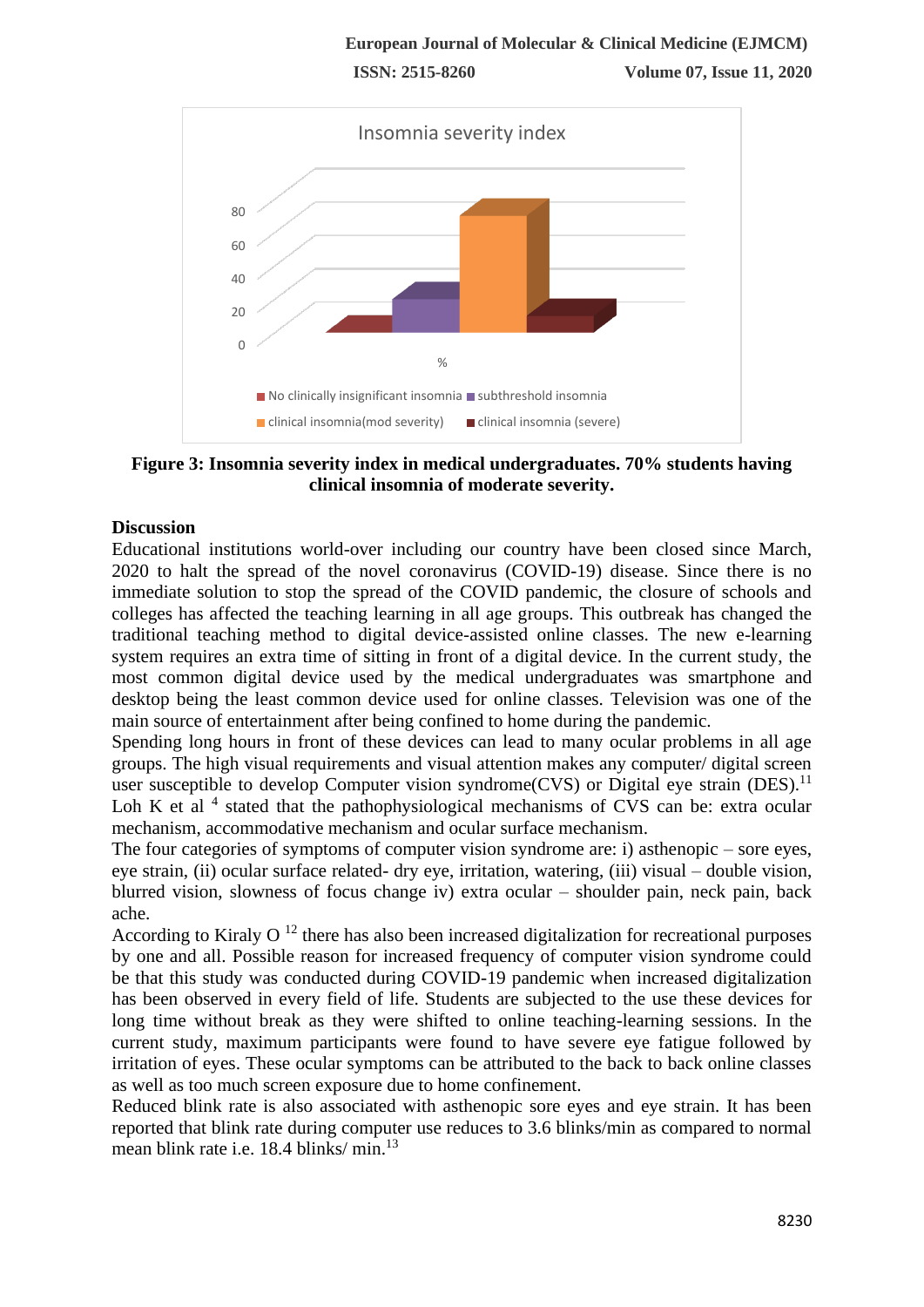Mutti and Zandic in 1996 reported about pronounced visual symptoms in people spending 6- 9 hours daily at a computer<sup>14</sup>, while Stella et al in 2007 observed the same in people using computer more than 8 hours daily.<sup>15</sup> Spending long time on the computer screen without pause also can lead to problem of shifting focus on screen, documents and keyboard. Wimalasundara S found that the constant process of drifting and refocusing on fuzzy pixel of texts on the screen can leave eyes strained and fatigued. <sup>16</sup> In the present study severe neck/ shoulder pain was the most common non-ocular complain and this can be attributed to the posture taken while attending long hours of online classes by these students

In the present study, the participants who took break, experienced less frequent symptoms however; there was no significant association between frequency of breaks and relief of symptoms. This is in sync with the study done by Ranasinghe P et al  $^{17}$ , which supported the evidence that taking break do not relief the symptoms associated with CVS. Mc Lean et al mentioned that taking regular small breaks may relax accommodation process of the eyes, thereby preventing eye strain.<sup>18</sup> Taking breaks in between the use of computer was the most common preventive measure taken for relief of symptoms of Computer vision syndrome.

Study conducted by Shrivastava et al in 2012 also reported that the visual symptoms aggravated with increase duration of hours spend on computer<sup>19</sup> Rahman and Sanip in their study documented that more than 7 hours of computer usage is significantly associated with symptoms of CVS.<sup>20</sup> Another study done in India, reported the results in accordance with our study in which the ocular symptoms including eye strain, itching and burning are more common in computer users more than  $6$  hours.<sup>21</sup> While Stella et al. reported that CVS symptoms are more common in people using computer for more than 8 hours daily.<sup>15</sup> American Optometric Association has also recommended the minimum viewing distance to be 20–28 inches.<sup>10</sup>

Insomnia is said to be highly prevalent and even contributes significant burden in terms of functional impairment in day-to-day life, health care costs, and increased risk of depression. Despite its high prevalence and significant morbidity, insomnia often remains unrecognized and untreated. Identifying clinically significant insomnia is also important to intervene early and reduce morbidity as well as mortality. In one of the study Voitsidis P in 2020 found that sleep parameters are influenced by a number of sociodemographic factors including sex, age, income status, and current personal worries.<sup>22</sup> They mentioned that COVID-19 related worry, has also been associated with insomnia.

Brief and valid questionnaire facilitates the initial screening and formal evaluation of insomnia. Clinical evaluation though, will remain the gold standard for making a valid insomnia diagnosis. Insomnia severity index questionnaire was used in the present study to assess whether the participants had any sleep loss or insomnia during this stressful pandemic. It was really surprising to find that not a single medical undergraduate had clinically insignificant insomnia during this study. 70% students reported with clinical insomnia of moderate severity whereas 10% students had severe clinical insomnia.

Since the current study was cross-sectional, author cannot confirm that insomnia amongst medical undergraduates is solely due to excess screen usage causing computer vision syndrome or any other underlying cause. Various psychological parameters can be taken into consideration to find out the 'Cause and Effect' relationship. However, the associations between digital eye strain/ computer vision syndrome with insomnia, the most common and neglected sleep disorder, can't be ignored.

Limitations of this study include a cross-sectional study design conducted in a single institution, and computer vision syndrome/ digital eye strain diagnosed based on self-reported symptoms without ophthalmic examination. Other population groups were not included. Since data was collected using self-reported questionnaire, it can be potential source of bias. Moreover, as it was a cross sectional study so it was difficult to establish causal association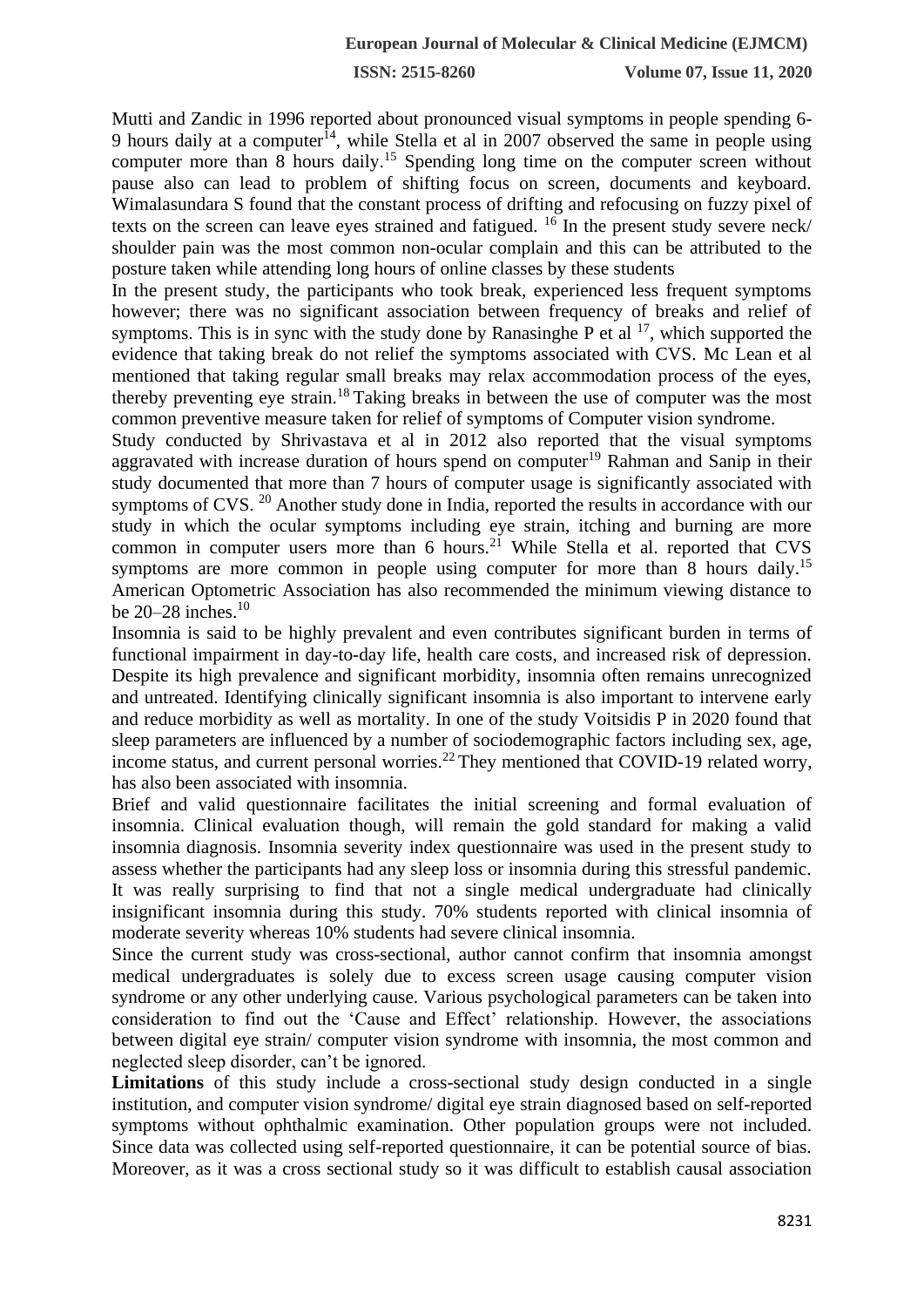between risk factors and disease. Even then, the results of this study can provide baseline data to stakeholders to devise effective strategies to reduce its rapid upsurge during pandemic. Study was with a very small sample size. True prevalence and factors associated with digital eye strain/ computer vision syndrome can be efficiently found out by prospective communitybased study.

# **Conclusion**

As medical universities continuously reform their educational methods, there is a need to provoke awareness amongst students concerning their health effects allied to prolonged usage of computers and mobiles for studying during the current pandemic. Preventive measures to reduce CVS associated symptoms should also be imparted. Intermittent exposure to digital screens with considerable refreshing breaks in-between online classes can be helpful in preventing CVS. Online teaching classes can be scheduled for lesser duration for the benefit of students. The students must be advised to monitor their screen time. Also, they must be well notified and hence be aware of the adverse effects of prolonged digital screen usage.

There is dire necessity to address this burning public health issue by sensitizing our young generation about deleterious health effects associated with excessive use of digital devices. There is also an urgent need to make an institutional policy involving all stakeholders to devise effective strategies to prevent young generation from its detrimental health effects of excessive digitalization during the pandemic.

## **Acknowledgment:**

Author would like to thank all the medical undergraduates who responded patiently, without their cooperation this work would not have been possible.

## **References**

- 1. Available from: https://government.economictimes.indiatimes.com/ news/education/ covid-19-pandemic-impact-and-strategies-foreducation-sector-in-india/75173099.
- 2. Bhattacharya S, Saleem SM, Singh A. Digital eye strain in the era of COVID-19 pandemic: An emerging public health threat. Indian J Ophthalmol 2020;68:1709-10.
- 3. Madhan MRR. Computer vision syndrome. Nurs J India 2009;100:236‑7.
- 4. Loh K, Reddy S. Understanding and preventing computer vision syndrome. Malaysian Family Physician. 2008;3(3): 128-30.
- 5. Hazarika A, Singh K. Computer vision syndrome. SMU Medical Journal. 2014;1(2):132-8.
- 6. Sheppard AL, Wolffsohn JS. Digital eye strain: Prevalence, measurement and amelioration. BMJ Open Ophthalmol 2018;3:e000146
- 7. Cellini N, Canale N, Mioni G, et al. Changes in sleep pattern, sense of time, and digital media use during COVID-19 lockdown in Italy. J Sleep Res 2020 May 15: e13074.
- 8. Seguí MdelM, Cabrero-García J, Crespo A, Verdú J, Ronda E. A reliable and valid questionnaire was developed to measure computer vision syndrome at the workplace. J Clin Epidemiol 2015;68:662‑73. (CVS Proforma)
- 9. Morin CM, Belleville G, Bélanger L, Ivers H. The insomnia severity index: Psychometric indicators to detect insomnia cases and evaluate treatment response. Sleep 2011;34:601-8.
- 10. Bastien CH, Vallières A, Morin CM. Validation of the insomnia severity index as an outcome measure for insomnia research. Sleep Med. 2001; 2: 297–307.
- 11. American Optometric Association. Computer Vision Syndrome (CVS); 2017.(Accessed 8October2017)Available:https://www.aoa.org/patientsand-public/caring-for-yourvision/ protecting-your-vision/computervision- syndrome